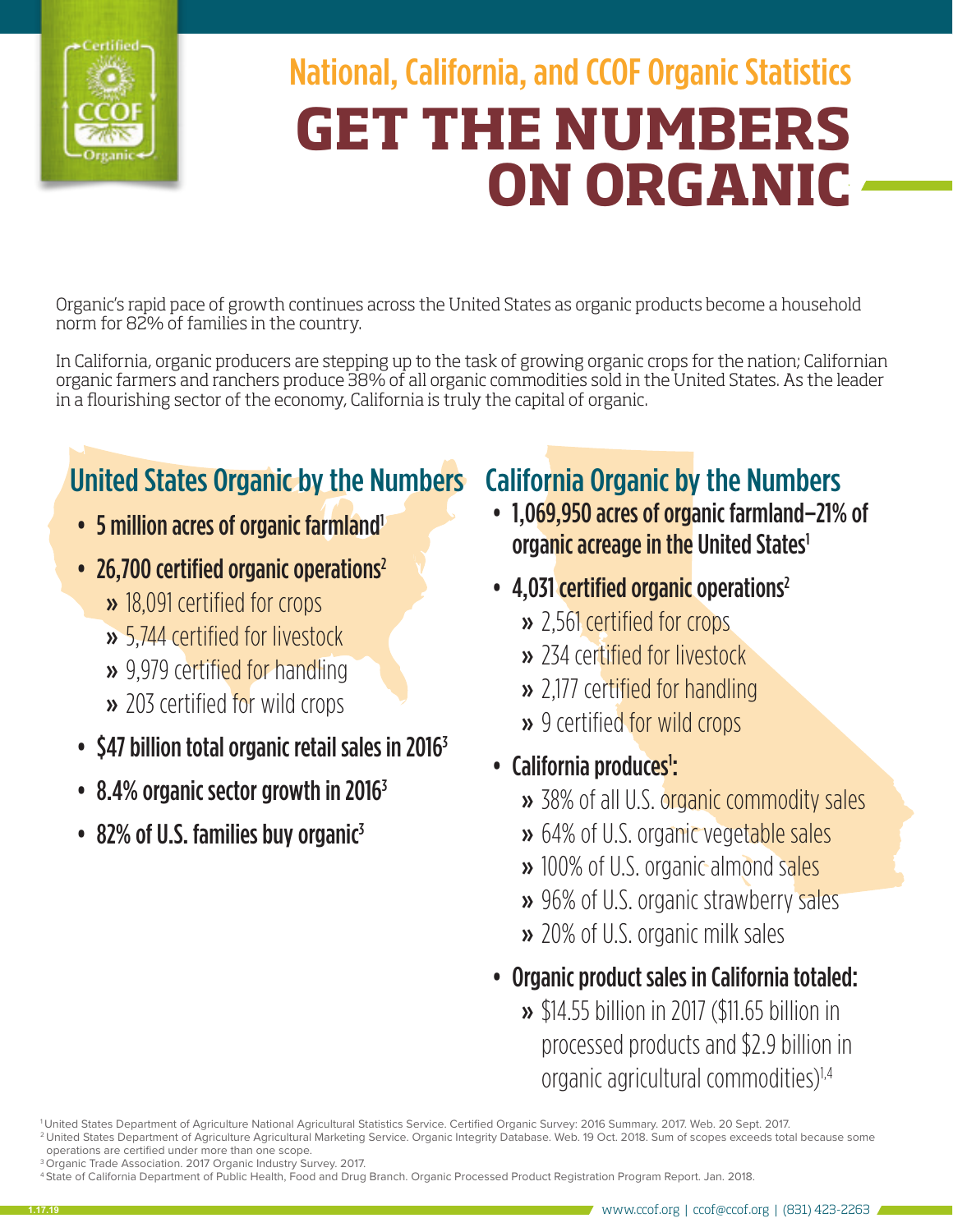## CCOF Organic Statistics

CCOF-certified membership increased by 4% during 2018 and by 40% over the past 10 years. 31% of our members have been certified by CCOF for over 10 years.

### **CCOF by the Numbers<sup>1</sup>**

- 3,630 certified organic members
	- » 2,592 certified for crops
	- » 184 certified for livestock
	- » 1,239 certified for handling
	- » 13 certified for wild crop
- 2,586,687 certified organic acres
	- » Field and seed crops: 2,112,740 acres; +42% from 2013
	- » Vegetables: 227,748 acres; +132% from 2013
	- » Fruit: 97,574 acres; +75% from 2013
	- » Nuts: 19,232 acres; +38% from 2013
	- » Other crops and land (includes nurseries, flowers, and fallow land): 129,403 acres
- 27,517 certified organic products; +446% from 2013
- Our certified members span 45 U.S. states, Belize, Canada, Mexico, and the United Kingdom
- 31% of our members have been CCOFcertified for over 10 years

# CCOF Organic Crop Growth1

- **Berries: 18,584 acres; +130% from 2013**
- Tomatoes: 18,679 acres; +174% from 2013
- Legumes: 11,235 acres; +73% from 2013
- Almonds: 9,356 acres; +52% from 2013
- Apples: 2,980 acres; +75% from 2013
- Dates: 4,533 acres; +399% from 2013
- Wheat: 46,021 acres; +328% from 2013